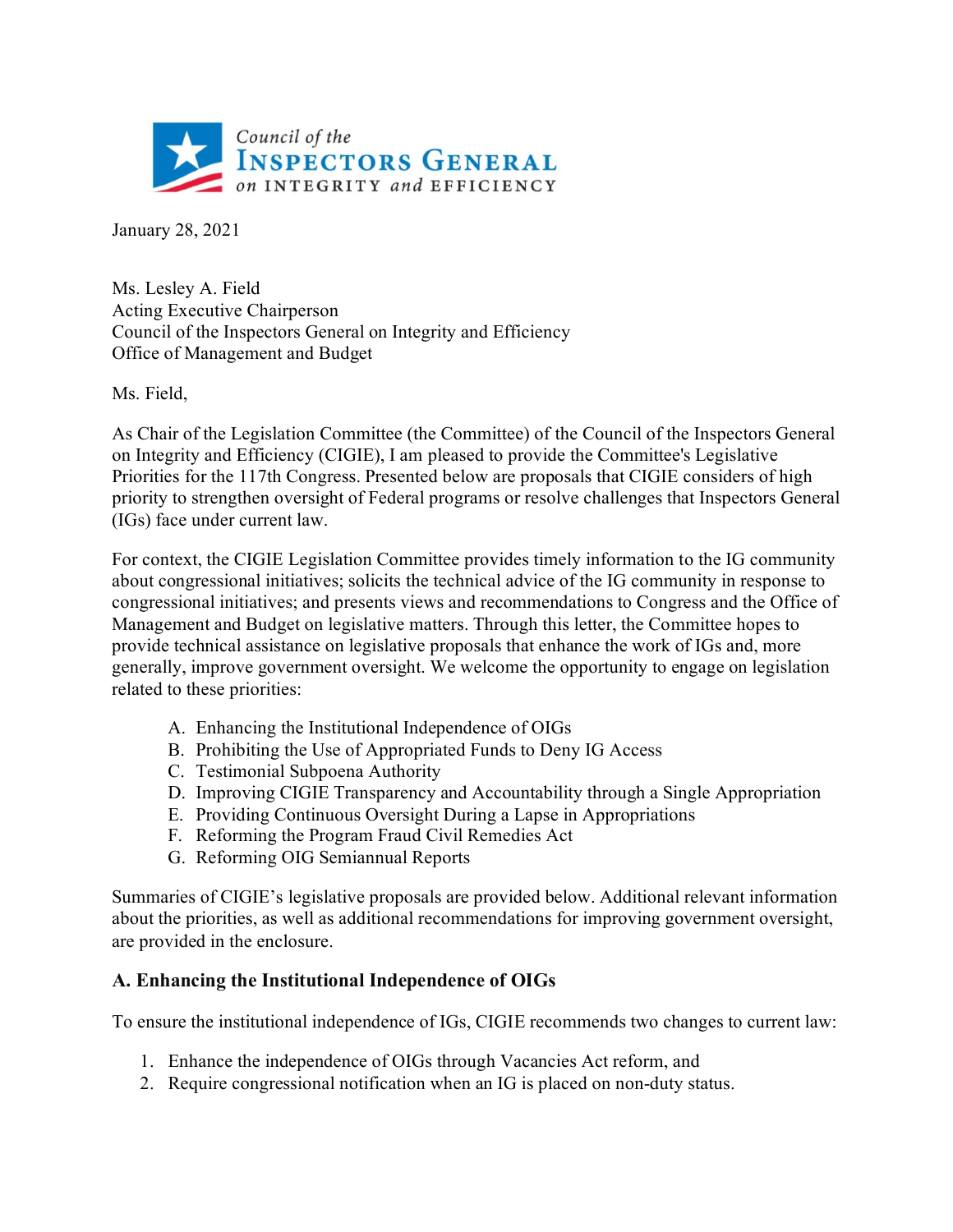First, to be effective, IGs must be independent both in mind and appearance. Being independent is no less important for individuals temporarily serving as head of an OIG. Under the Federal Vacancies Reform Act of 1998 (Vacancies Act), the IG's selected deputy and career oversight official typically assumes leadership of an OIG. However, the Vacancies Act allows the President to direct a Presidentially appointed, Senate-confirmed (PAS) appointee or a senior management employee in the agency overseen by the OIG to temporarily serve as acting IG. Doing so risks both actual and apparent conflicts that affect the acting IG's ability to maintain independence, including the independence required by Generally Accepted Government Auditing Standards and other professional standards that IGs must follow. Further, it may erode whistleblowers' trust that their identities will be protected. Accordingly, CIGIE recommends that the Vacancies Act be amended to require the "first assistant" to the IG (*i.e.*, the deputy) assume leadership of an office if the IG position becomes vacant. Further, CIGIE recommends that, if there is no "first assistant," the President be allowed to direct another PAS IG or senior official within any OIG to serve as acting IG. Doing so would ensure that an acting IG is sufficiently independent in mind and appearance and would greatly expand the pool of professional oversight officials eligible to temporarily manage the OIG.

Second, CIGIE recommends requiring congressional notification when an IG is placed on nonduty status, whether it is paid or unpaid. Sections 3(b) and 8G(e) of the IG Act include language intended to protect the institutional independence of OIGs by requiring congressional notification no later than 30 days before the removal or transfer of an IG. These unparalleled safeguards were recently described by the Government Accountability Office as critical components to support IG independence. However, these safeguards are defeated when an IG is placed on "administrative leave" or "suspended without pay." CIGIE recognizes that some very limited circumstance might require placing an IG on paid or unpaid, non-duty status immediately and that prior notification may not be practical. Therefore, CIGIE recommends amending the IG Act to require congressional notification no later than 48 hours after the Inspector General is placed in either a paid or unpaid, non-duty status.

#### **B. Prohibiting the Use of Appropriated Funds to Deny IG Access**

Despite the IG Act's clear language authorizing IGs to have full and timely access to all agency information, IGs on occasion are denied the access they need to provide robust oversight. On an *ad hoc* basis, Congress has effectively resolved such denials by including, within subcommittee appropriations acts, a prohibition on an agency's use of appropriated funds to deny full and prompt IG access. Such prohibitions have had great practical effect because the consequences of denying the IG access could lead to an Antideficiency Act violation. However, the existing appropriation prohibitions apply to only those agencies funded under the particular subcommittee appropriations act. Further, the appropriations prohibitions are often enacted only after the agency, OIG, and Congress have expended considerable time and resources. CIGIE accordingly recommends a government-wide prohibition on the use of appropriated funds to deny an IG access and a requirement of congressional notification when access is denied. Consistent with current law and existing appropriation prohibitions, CIGIE believes the prohibition should recognize existing statutes that limit IG access and those that prevent the IG from further disclosing information protected by law.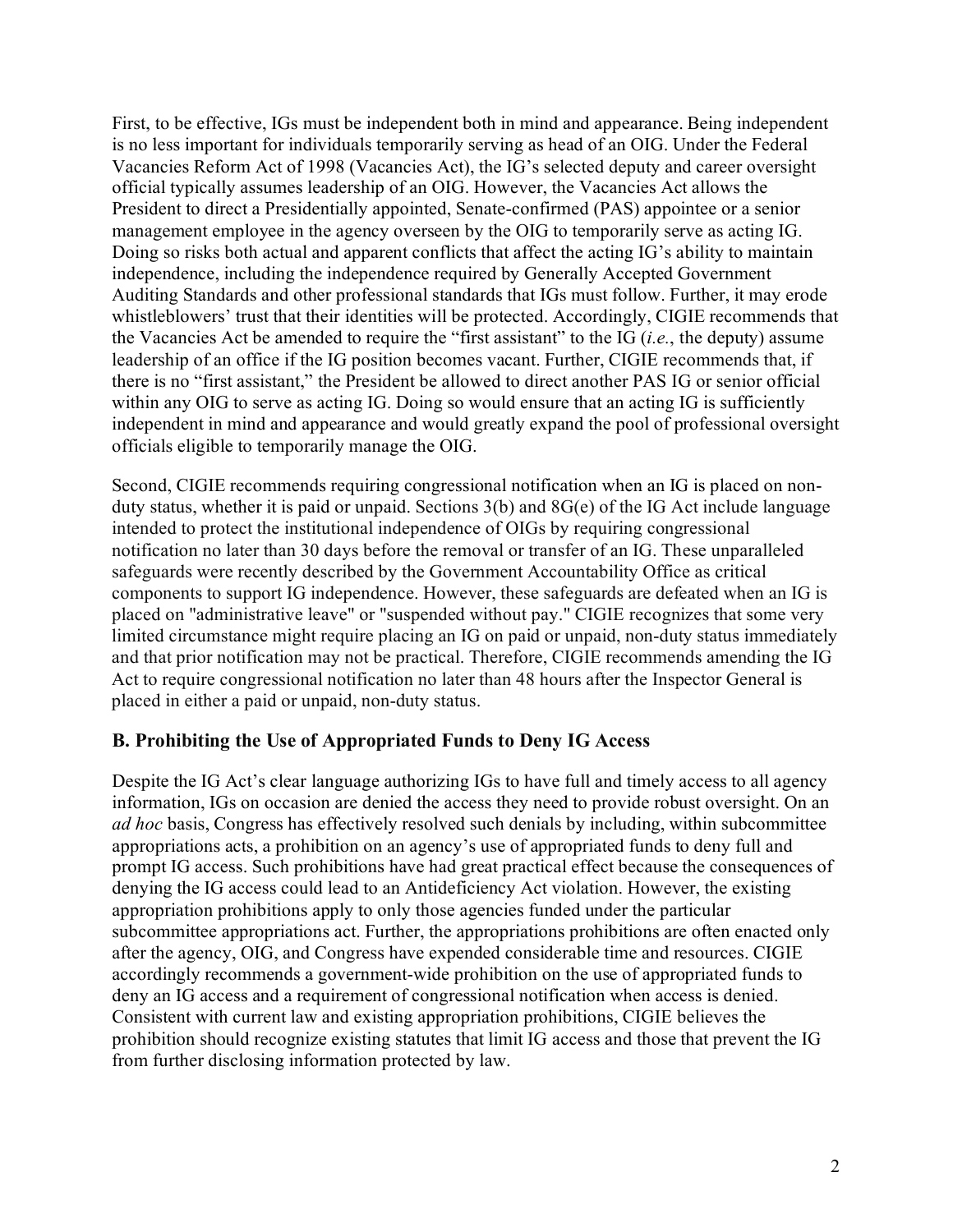# **C. Testimonial Subpoena Authority**

OIG oversight can be substantially hampered by the inability to compel the testimony of witnesses who have information that cannot be obtained by other means. Congress could address this concern by providing IGs with the authority to subpoena the testimony of certain witnesses as necessary in the performance of OIG oversight. For example, this authority is especially important in cases where a Federal employee resigns. Without testimonial subpoena authority, that employee's resignation can limit an IG audit, investigation, or other review into matters pertaining to that individual's former responsibilities. IGs also face difficulty accessing key information during an inquiry into other individuals or entities with whom the Federal government does business. Examples include subcontractors or subgrantees that have no direct contractual relationship with the Federal government but are suspected of defrauding a federally funded program; in these cases, IGs have limited recourse if employees of contractors refuse to provide information to the IG during an audit or investigation. To address these issues, CIGIE recommends the authority mirror the IGs' current documentary subpoena authority, similar to the testimonial subpoena authority recently granted to the Pandemic Response Accountability Committee of CIGIE and the IGs it supports. In doing so, Congress would enhance IG access to the testimonial evidence that is so often a critical component of IG oversight.

#### **D. Improve CIGIE Transparency and Accountability through a Single Appropriation**

Acting as the collective body of IGs, CIGIE fulfills its twin mission to (1) address integrity, economy, and effectiveness issues that transcend individual Government agencies and (2) increase the professionalism and effectiveness of IG community employees. While CIGIE has steadily increased the amount and scope of its work over its 10 years of existence, this independent agency is still primarily funded through an inefficient and complicated process of interagency collections individually deposited into a revolving fund. OIGs make these individual deposits without clear congressional direction regarding how much funding CIGIE should receive or how much any individual OIG should provide. In contrast, CIGIE has leveraged to great effect limited, one-time appropriations for enhancements to Oversight.gov. In addition, Congress recently authorized a partial appropriation for CIGIE. A direct, annual appropriation will streamline and make more transparent the process by which CIGIE is funded. Moreover, with a direct, annual appropriation, Congress and the President can better align funding with CIGIE's responsibilities and the work congressional stakeholders frequently ask of it.

# **E. Authority for IGs to Provide Continuous Oversight During a Lapse in Appropriations**

CIGIE proposes giving IGs specific authority to continue oversight of agency operations during lapses in appropriations. Lapses in appropriations generally require government agencies, including OIGs, to shut down and furlough employees. However, many agencies, contractors, grantees, and other program participants continue certain operations even during such lapses. As a result, critical government activities, such as law enforcement operations and awards of billions of dollars in contracts and grants, continue to operate under limited oversight. CIGIE recommends authorizing OIGs to continue operations during a lapse in appropriations as if they were operating under a continuing resolution to the extent necessary to oversee the programs and operations of their agency that also continue during a lapse in appropriations.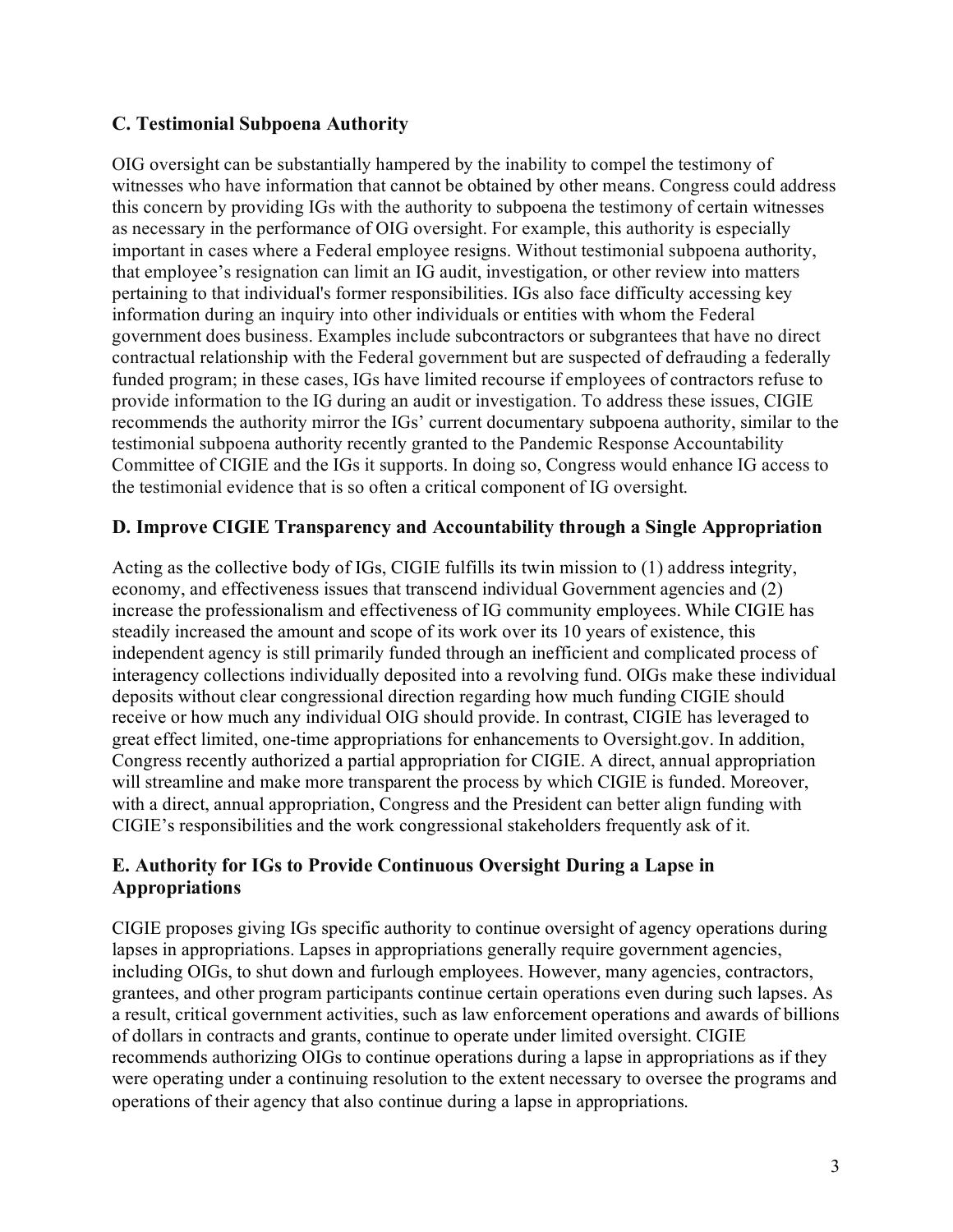# **F. Reforming the Program Fraud Civil Remedies Act**

The Program Fraud Civil Remedies Act (PFCRA), often referred to as the "mini-False Claims Act," is an underutilized tool to provide administrative civil remedies for false claims of \$150,000 or less and for false statements. According to a 2012 GAO report, many agencies were not using the PFCRA for reasons that include: a lack of familiarity with the statute, insufficient resources, cumbersome and time-consuming procedures, availability of alternate remedies, and, in many agencies, the absence of administrative law judges to adjudicate PFCRA cases.

Eight years after GAO's findings, these problems persist. CIGIE recommends related statutory changes to improve and enhance the use and effectiveness of PFCRA. CIGIE's recommendations include updating the decades-old dollar threshold for claims subject to PFCRA, allowing PFCRA decisions to be delegated within the Department of Justice, allowing agencies to be made whole from PFCRA recoveries, better aligning PFCRA with the False Claims Act, and expanding who can serve as a hearing official. Collectively implementing CIGIE's recommendations could transform PFCRA into a significant tool to recover fraudulent expenditures for the benefit of taxpayers as well as deter individuals from committing smalldollar fraud.

# **G. Reforming OIG Semiannual Reports**

Since the IG Act was enacted in 1978, IGs have been required to report semiannually on the major activities of their offices. While the speed and methods by which information is shared has evolved in the intervening decades, the semiannual reporting requirements have not kept pace; to the contrary, over the years, more requirements have been incorporated into the relevant legislation, and substantial resources that could be applied elsewhere are devoted to preparation of the semiannual report. CIGIE recommends reforming OIG semiannual reports to allow OIGs to focus on the most significant activities of the OIG and the most critical issues facing the agencies they oversee. The Committee's legislative proposal would streamline and enhance the semiannual reporting requirements. Improving the content, clarity, and relevance of information reported in the semiannual report will increase transparency. IGs will also have more flexibility to use the semiannual report as a conduit for already public information and leverage existing resources such as Oversight.gov.

#### **Additional Recommendations for Improving Government Oversight**

The CIGIE Legislative Priorities described above are not an exhaustive list of legislative reforms that would assist government oversight or help resolve challenges IGs face under current law. While issues arise during the course of a Congress that may result in additional proposals, below are recommended reforms that, although not among the highest priorities described above, are worthy of consideration. You will find included in the enclosure information related to these additional recommendations for improving government oversight:

- Protecting Cybersecurity Vulnerability Information;
- Statutory Exclusion for Felony Fraud Convicts to Protect Federal Funds; and
- Enhancing CIGIE's Role in Recommending IG Candidates.